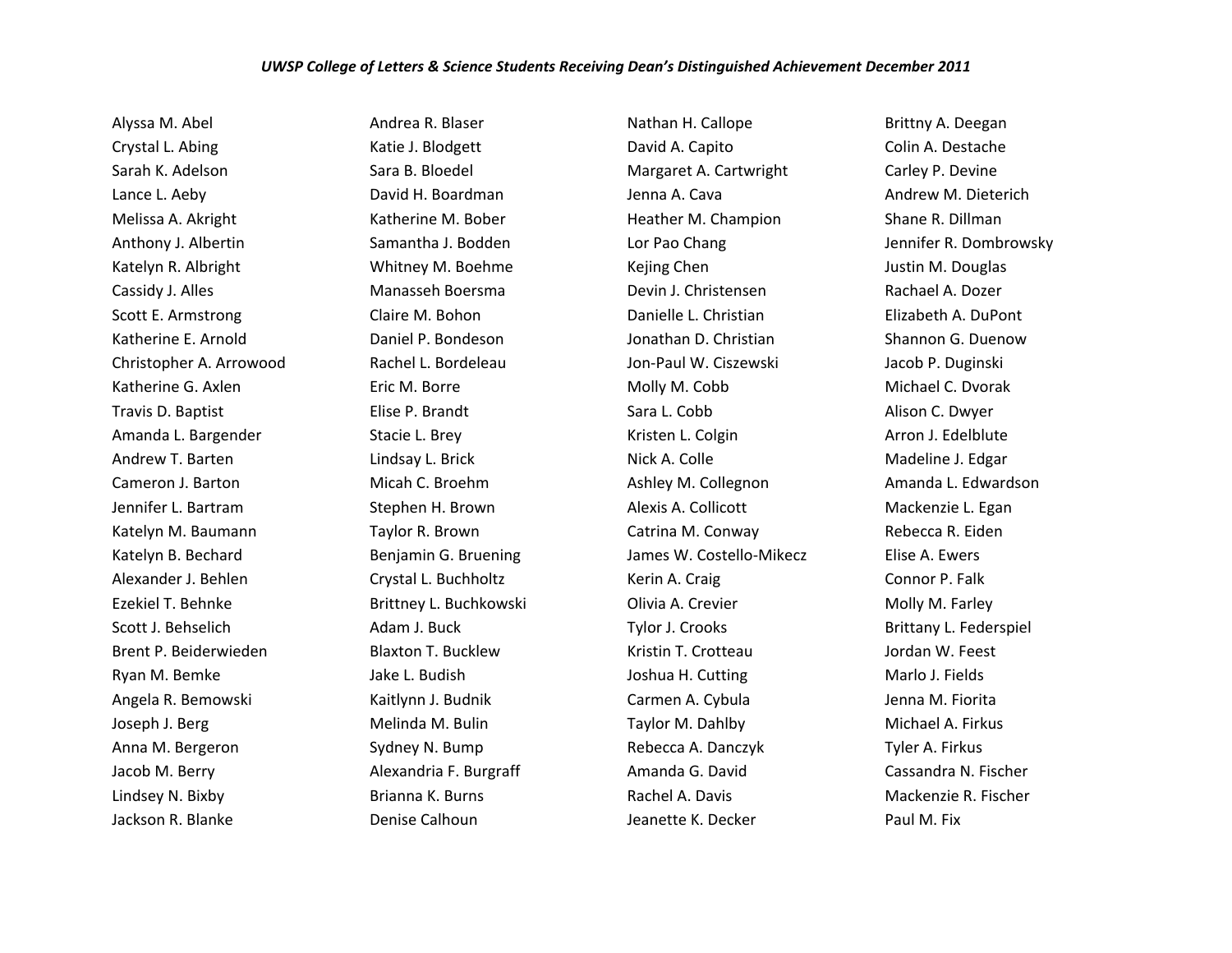Emily E. Fleischauer Samantha R. Fletcher Andrew P. Fogo Erin N. Formella Abigail Franc Karlie A. Francour Joanna E. Frasch Elizabeth A. Fraser Bethany E. Fredericks Andrew R. Frisk Rachel N. Gaetz Tessa F. Garr Jordan R. Garske Jessica S. Gaska Casey N. Gates Eric J. Geisthardt Siyuan Geng Kyle G. George Scott M. Gerstl Ruth H. Gervais Sarah A. Gervais Lane D. Gibbons Brian T. Gibbs Shannon M. Gildersleeve Tyler J. Gill Jonathan Giombi Leslie Gitz Andrea J. Gohr Courtney C. Gonnering Lance J. Goodman

Joseph A. Gorzek Christopher S. Gottsacker Gretchen M. Gottsacker Lloyd T. Graff Nicole M. Greenwood Nicholas G. Gremban Laura M. Griglak Heather R. Grimm Ross T. Groeschl Adam C. Gronke Gavin J. Grubofski Nichole K. Guelcher Nicole M. Haebig Austin J. Hafermann Sarah R. Hagedon Gregory S. Hagen Samantha K. Hahn Scott E. Halperin Calvin M. Hamus Karl S. Hanke Nicole M. Hanson Kyle R. Hanus Joseph M. Hasenohrl Meggan R. Hass Christopher M. Hassan Lucy A. Hatfield Stuart R. Hautala Mimo He Dakota J. Heidmann Amanda M. Heim

Scott A. Helgeson Nicole M. Hellenbrand Jennifer A. Henderson Manuel Hering Michael S. Herman Kyle M. Hermans Andrew M. Hernandez Tarah L. Hicks Leah M. Hietpas MaryAnne Hinkle Ryan M. Hinner Turi A. Hjelsand Emily E. Hoffmann Claire M. Hogan Rebecca J. Homann Joseph R. Hottenstein Trina D. Howard Grace M. Hucek Tiffany M. Hughes Michael S. Hunsberger Kayla J. Hunt Nicholas S. Hunter Lauren C. Hurtis Roswell L. Ingman Randall J. Inhoff Justin Ironside Jordan R. Isaacs Charissa R. Janik Tarryl Janik Natalie K. Jansen

Nicholas A. Jansen Sarena A. Jensen Tyler N. Jensen Leigh T. Jentz Lydia L. Jerabek Callie J. Johnson Richard A. Johnson Chris M. Kadolph Hannah M. Kampschoer Lauren E. Kaniewski Catherine M. Kapral Amber B. Karweick Peter A. Kastenholz Nicholas D. Kearney Heather L. Kelly Brooklyn A. Kemp Erin L. Keniry Erin T. Kennedy Sylvia K. Kies Kim M. Kiesner Ashley E. Kiesow Amanda F. Kilponen Cassandra M. Kilponen Jeremy J. King Hannah B. Klusmeyer Paige N. Kluz Ellyn P. Knapp Samuel P. Knapp Jennifer O. Knoeppel Lisa M. Knuth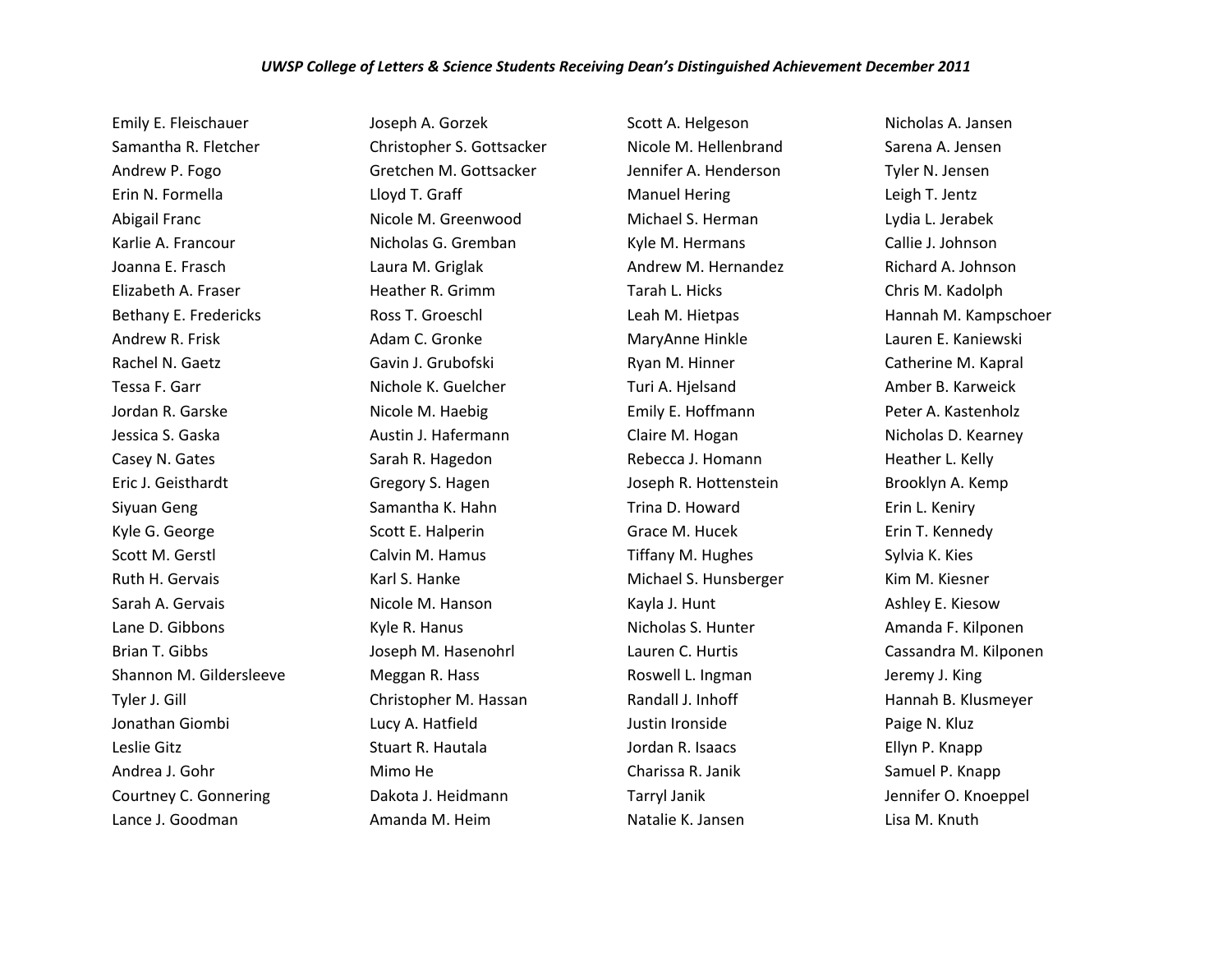Stacy L. Kohls Erika L. Kolacki Lydia N. Kolbeck Austin J. Kolodziej Mitchell J. Kolodziej Lindsey C. Korst Kelsey M. Kowenstrot Jordan J. Krause Stephanie L. Krause Triton J. Krizenesky Leanna P. Kryszak Dillon L. Ksionek Yasuaki Kumagai Kassandra A. Kurzinski Zachary M. Kyhos Crystal N. Laabs Jacinta L. Landeros Valerie J. Landowski Benjamin P. Larsen Jacob A. Lauer Alanna M. LeClair Kyle K. Leaf Danielle N. Lee Joshua T. Lee Arin E. Lemke John S. Lenz Aaron T. Leon Jinzhi Li Joshua A. Liddle Renee B. Liebe

Katherine A. Liebert Melissa A. Lindemann Caitlin M. Lindsay Ben J. Lofgren Sheng E. Lor Souameng S. Lor Brooksie M. Loth Kaitlyn M. Luckow Matthew D. Luckow Andrea R. Luebke Jacob W. Luedtke Alexandra E. Mabie Jeffrey D. Machovec Nyssa Maki Alesha M. Malueg Richard A. Manthe Jenay E. Manydeeds Jenika M. Marion Maggie S. Marohl Candace L. Martin Eric J. Martin Chihiro Maruyama Joseph W. Marx Rachel R. Maslakow Amanda M. Mather Michael E. Mathias Kevin D. Mauthe Sydney J. Maves Jason R. Mayer Danica R. Mazurek

Nicole C. McArthur Hilary C. McCants Benjamin T. McDowell Melissa A. Mehre Anthony L. Meier Nolan Meihak Matthew J. Meis Scott A. Merk Melody Metz Amber M. Meulemans Bethany M. Meyer Randa L. Meyer Matthew N. Michalsen Nick M. Michalske Sarah M. Mielens Zachary L. Miller Emily R. Mitchen Jeremy E. Moen Melissa M. Monette Michael P. Moore Mark T. Moua Joanna Mueller Robyn K. Mueller Kelley L. Muench Omar M. Muhyar Michael J. Mulhaney Benjamin D. Nachman Daniel R. Nadeau Benjamin A. Natzke Christopher D. Navarro Samuel M. Nehls Ryan P. Nelson Kendra O. Ness Luke A. Neubauer Adam F. Neve Eileen E. Newsome Thanh Tam Nguyen Andrea L. Noll Jessica L. Nordstrom Maille A. ONeil Samual M. Odin Abigail J. Olson Alyssa G. Olson David C. Ort Isaac J. Ortega Kelly M. Pardy Richard W. Parmentier Sarah J. Perrigoue David A. Peterson Gretchen L. Peterson Jessica M. Peterson Michael S. Pfahning Daniel A. Phillips Justin M. Pilger Andrea Plascencia Stacy L. Platt Aurelia M. Poat Noelle M. Ponasik Josiah E. Popp Krysten M. Potega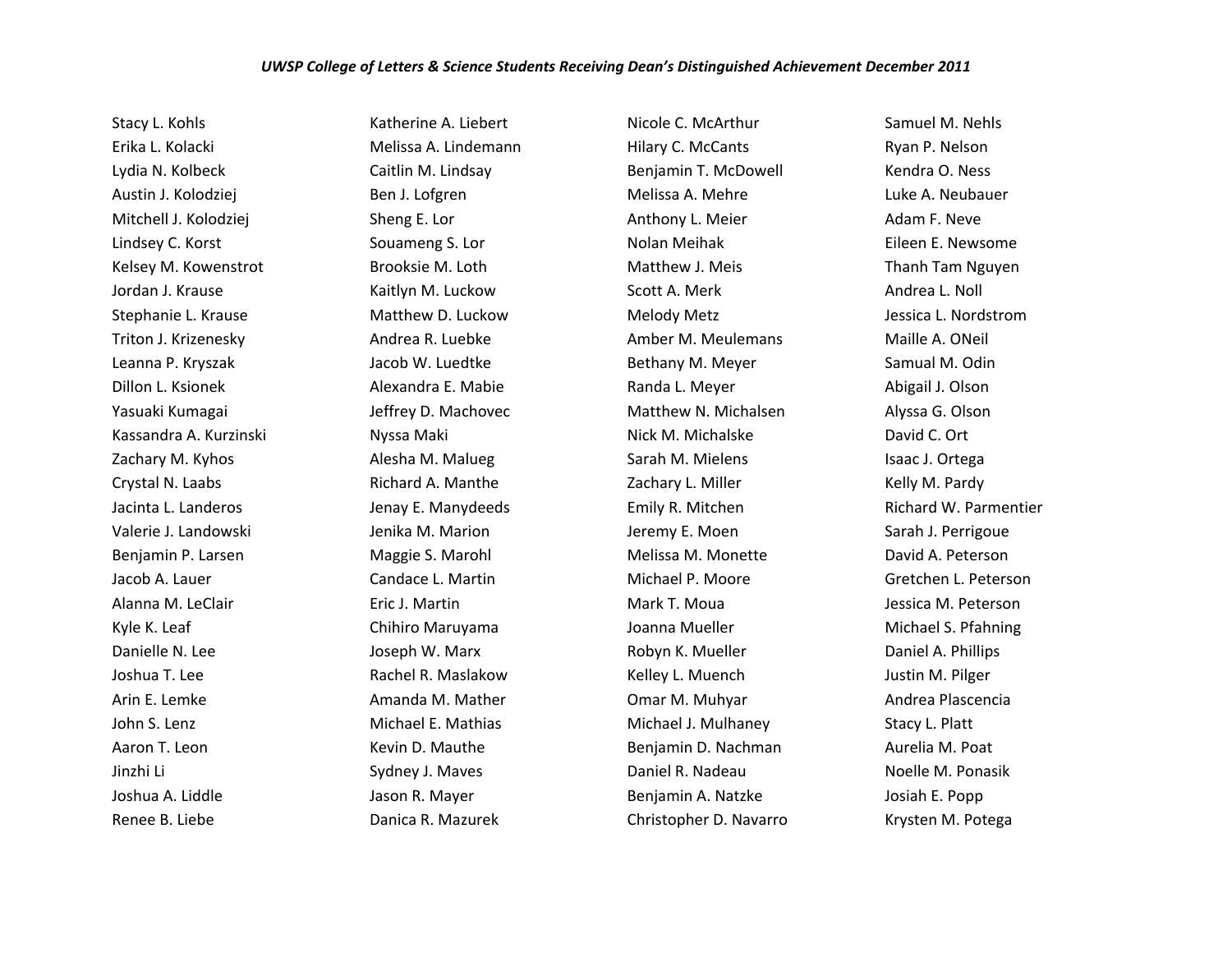## *UWSP College of Letters & Science Students Receiving Dean's Distinguished Achievement December 2011*

Matthew J. Pritzl Kaytee L. Quast Emma L. Radosevich Anna E. Rakovec Angelica M. Ransom Jaydeep J. Raval Lily M. Rawson Eric A. Reed Kaitlin A. Reim Qianwei Ren Jordan C. Rennicke Rebekah M. Rennicke Stephanie A. Rettenmeier Jordan R. Rhode Ebony S. Rhodes Ashley R. Rice Brenton K. Rice Alecia B. Richards Hannah E. Richards Jenna L. Riggs Nicole M. Roen Paige E. Roland Kyle D. Rosenthal Andrew R. Rosik Susan M. Ross Meghan A. Rossmanith Jared N. Rozek Amanda H. Ruhoff Danielle L. Rupp Cory A. Rusch

Lori A. Rusch Timothy J. Rushmer Ryan M. Rutledge Kathleen C. Ryan Cortney M. Sabin Emily A. Sage Cassandra L. Sanders Cindy R. Sanders Michael D. Sandgren Clorissa N. Santiago John P. Santy Nicole K. Scharschmidt Sayaka Schatzke Bradley J. Schaufenbuel Shayne A. Scheuermann Nicholas M. Schiefelbein Megan A. Schill Samuel R. Schlaak Morgan K. Schmelter Max E. Schmidt Peter A. Schmidt Andrea J. Schneider Jordan P. Schneider Sonia M. Schneider Maria L. Schneveis Alison M. Schommer Robin K. School Olivia S. Schrage Eric A. Schreiber David S. Schreiner

Cassandra J. Schultz Kyle P. Schultz Laura K. Schultz James M. Scott Paige M. Selbo Brandon J. Selner Michael D. Senk Jerad A. Servais Hans L. Severson Kimberly A. Shankland Brent J. Sherry Dillon C. Shiff Emily N. Showers Kevin M. Siems Aldis P. Siltumens Hannah R. Simonson Shyekara R. Smith Katelyn R. Smits Kelsey E. Sohrweide Elizabeth A. Sommer Rachel M. Sommer Johanna E. Sommers Jenna L. Sonnentag Ryan J. Specht Amy L. Springer Kayla L. Staniszewski Emily A. Starke Aaron J. Stauffacher Megan R. Stebane Katie M. Steffanides

Nicole R. Stelzer Marie T. Stevenson Sara E. Stigen Kelly E. Stolpa Jordan E. Straight Alison K. Stratton Zachary J. Strohl Bradley Stroik David Strong Danielle E. Strysick Emily K. Strzyzewski Kayla J. Stuebbe Matthew J. Sullivan Kelli M. Sutherland Rebecca J. Sutherland Rebecca J. Swan Paul T. Sweeney Erica E. Swenson Andrea L. Szcepanski Natalia Taran Matthew A. Teachout Matthew E. Teresinski Brittany L. Terzinski Kyle R. Tesch Sara A. Tessmer Jonathan S. Tetzlaff Trevor A. Tetzlaff Hannah L. Thompson Kevin M. Thompson Craig A. Toufar